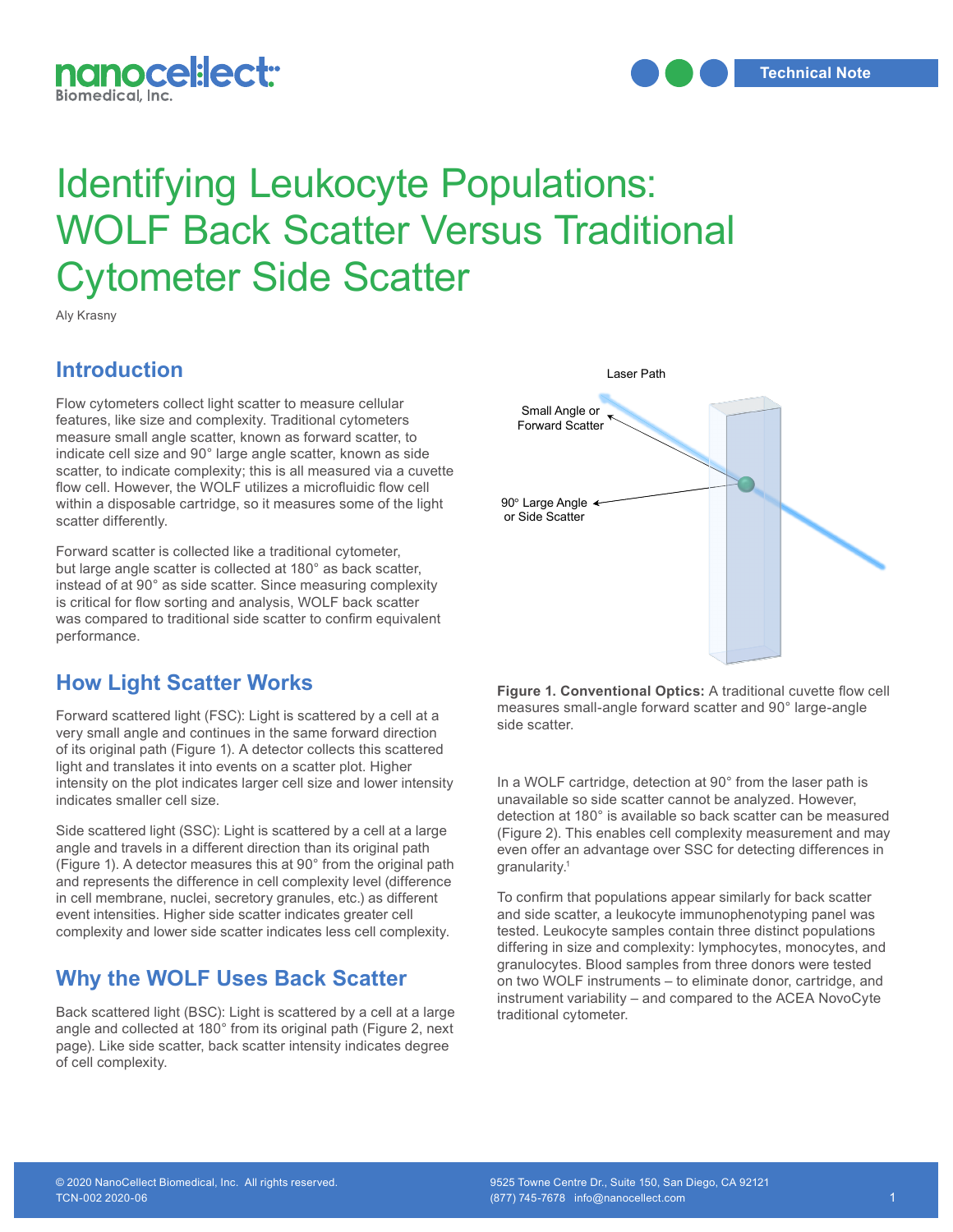

**Technical Note**

# **Method**

Three whole blood samples were incubated with RBC Lysis Buffer (BioLegend #420301) for 15 min at room temperature (RT) in the dark. They were centrifuged at 350 x g for 5 min and the lysed red cell supernatant was aspirated. Cells were resuspended at 1x10<sup>6</sup> cells/mL in HBSS/2% FBS and incubated for 10 min at RT with True Stain Fc and Monocyte Blockers (BioLegend #422301 and #426101). Antibodies to the following were incubated with cells for 20 min at RT: Monocytes (AF488 Anti-CD14, BioLegend #301817), Granulocytes (PE Anti-CD16, BioLegend #302007), and Lymphocytes (PE-Cy5 Anti-CD3, BioLegend #300410). Cells were washed once and 10,000 events were collected for each sample. Compensation was set with beads (BD #560497) and gates were set with FMOs prior to analysis.

# **Analysis**

Debris and doublets were eliminated with Cells and Singlets gates. For each leukocyte population, negative markers eliminated off-target cells (Figure 3) before the final population-**2** specific marker was gated on and colored to highlight its location on the light scatter plots (Figure 4, next page).



**Figure 2. Microfluidic Optics:** The WOLF collects small-angle forward scatter like a traditional cuvette flow cell. However, large-angle scatter is collected as BSC at  $180^\circ$  instead of SSC at 90° to accommodate the microfluidic cartridge design.



**Figure 3. To identify each leukocyte population, negative gates eliminated other cell types before a population-specific gate was applied: (A)** To identify monocytes, CD3+ lymphocytes and CD16+ granulocytes were first eliminated. **(D)** Then, from the CD3- CD16- Monos gate, CD14+ cells were marked as monocytes (red). **(B)** From the CD3- CD14- Grans gate, CD16+ cells were marked as granulocytes (green) **(E)**. **(C)** From the CD14- CD16- Lymphs gate, CD3+ cells were marked as lymphocytes (blue) **(F)**.